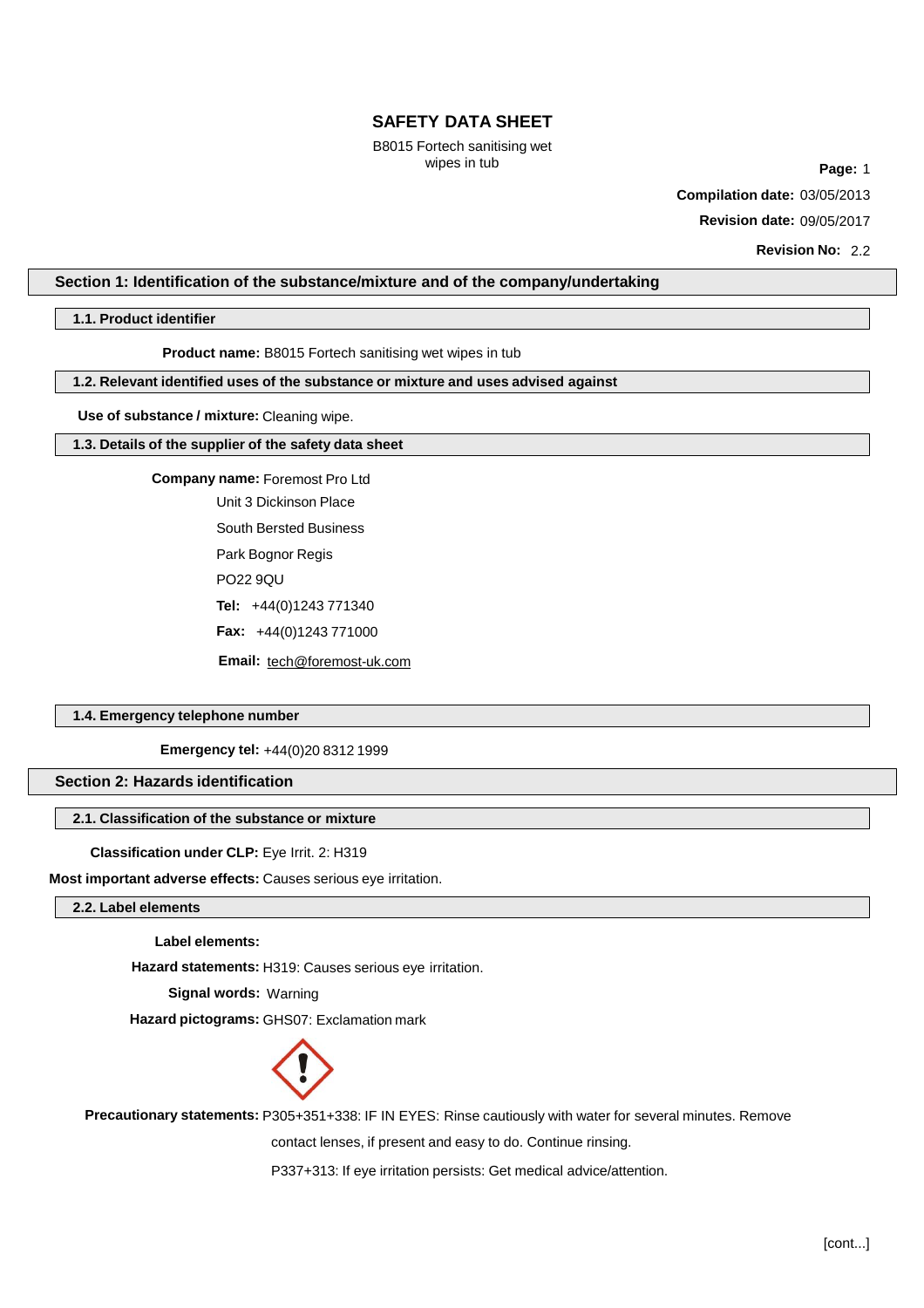# Fortech sanitising wet wipes<br>in tub

in tub **Page:** <sup>2</sup>

## **2.3. Other hazards**

**Other hazards:** Fortech sanitising wet wipes are safe to use on food surfaces or equipment

immediately after application as the oral toxicity of the wipe shows it to be below any harmful levels for human ingestion

PBT: This product is not identified as a PBT/vPvB substance.

## **Section 3: Composition/information on ingredients**

**3.2. Mixtures**

# **Hazardous ingredients:**

PROPAN-2-OL

| <b>EINECS</b> | CAS     | PBT/WEL | <b>CLP Classification</b>                                  | Percent |
|---------------|---------|---------|------------------------------------------------------------|---------|
| 200-661-7     | 67-63-0 |         | Flam. Lig. 2: H225; Eye Irrit. 2: H319;<br>STOT SE 3: H336 | 1-10%   |

# N-ALKYL AMINOPROPYL GLYCINE

| 139734-65-9 | $\sim$ | Acute Tox. 4: H302; Skin Corr. 1C: | <1% |
|-------------|--------|------------------------------------|-----|
|             |        | H314; Aquatic Acute 1: H400        |     |

# **Section 4: First aid measures**

**4.1. Description of first aid measures**

**Skin contact:** Wash immediately with plenty of soap and water.

**Eye contact:** Bathe the eye with running water for 15 minutes.

**Ingestion:** Wash out mouth with water.

**Inhalation:** Not applicable.

# **4.2. Most important symptoms and effects, both acute and delayed**

**Skin contact:** There may be mild irritation at the site of contact.

**Eye contact:** There may be irritation and redness.

**Ingestion:** There may be irritation of the throat.

**Inhalation:** No symptoms.

**Delayed / immediate effects:** Not applicable.

**4.3. Indication of any immediate medical attention and special treatment needed**

**Immediate / special treatment:** Not applicable.

# **Section 5: Fire-fighting measures**

**5.1. Extinguishing media**

**Extinguishing media:** Suitable extinguishing media for the surrounding fire should be used.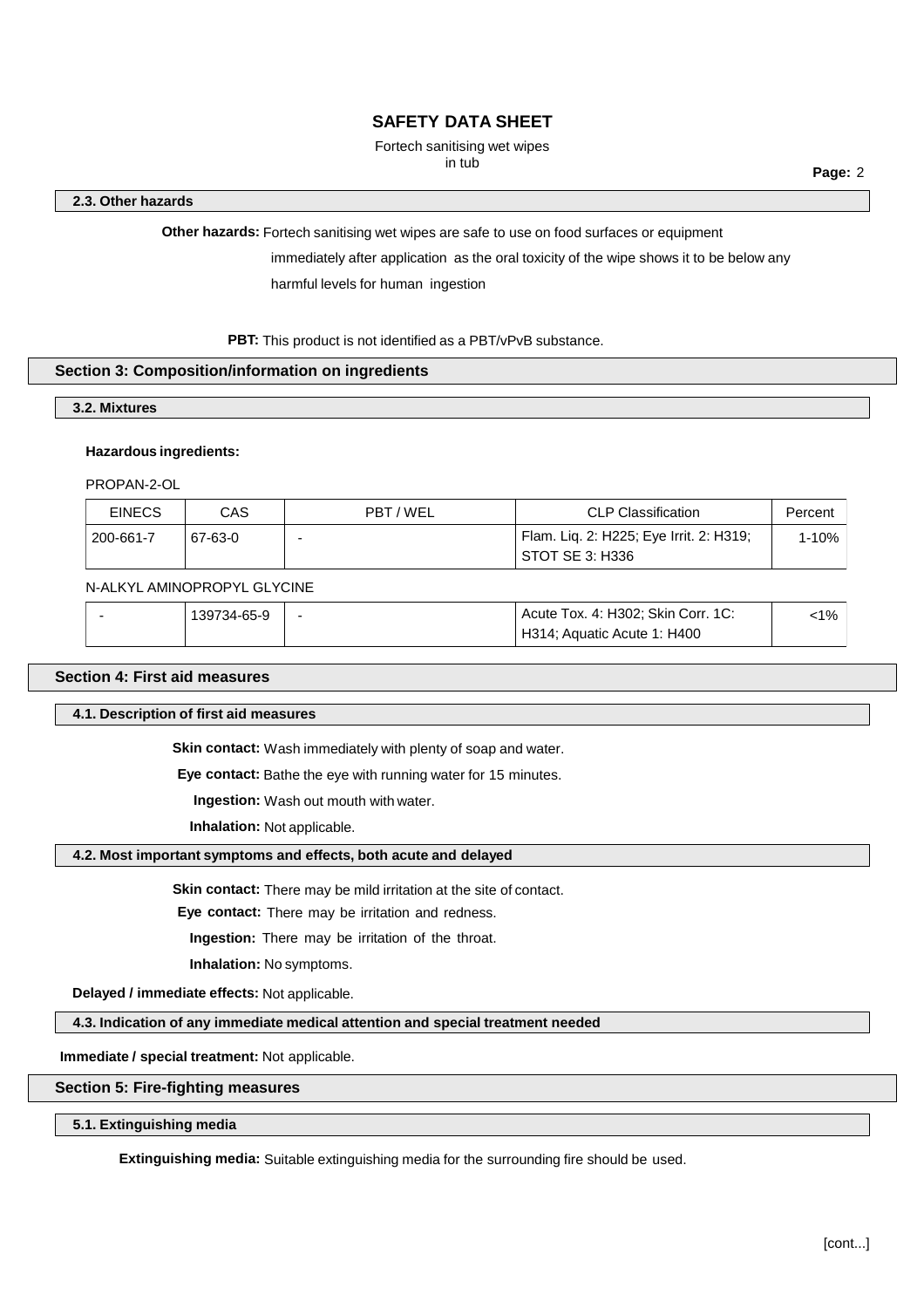# Fortech sanitising wet wipes

in tub **Page:** <sup>3</sup>

# **5.2. Special hazards arising from the substance or mixture**

## **Exposure hazards:** In combustion emits toxic fumes.

## **5.3. Advice for fire-fighters**

**Advice for fire-fighters:** Wear self-contained breathing apparatus. Wear protective clothing to prevent contact

with skin and eyes.

# **Section 6: Accidental release measures**

# **6.1. Personal precautions, protective equipment and emergency procedures**

**Personal precautions:** Refer to section 8 of SDS for personal protection details.

### **6.2. Environmental precautions**

**Environmental precautions:** Do not discharge into drains or rivers.

# **6.3. Methods and material for containment and cleaning up**

**Clean-up procedures:** Transfer to a closable, labelled salvage container for disposal by an appropriate

method.

## **6.4. Reference to other sections**

**Reference to other sections:** Refer to section 8 of SDS. Refer to section 13 of SDS.

## **Section 7: Handling and storage**

#### **7.1. Precautions for safe handling**

**Handling requirements:** Ensure there is sufficient ventilation of the area.

# **7.2. Conditions for safe storage, including any incompatibilities**

**Storage conditions:** Store in a cool, well ventilated area.

### **7.3. Specific end use(s)**

**Specific end use(s):** PC8: Biocidal products (e.g. Disinfectants, pest control).

## **Section 8: Exposure controls/personal protection**

**8.1. Control parameters**

#### **Hazardous ingredients:**

### **PROPAN-2-OL**

#### **Workplace exposure limits:**  $\bullet$  **Respirable** dust

# State | 8 hour TWA | 15 min. STEL | 8 hour TWA | 15 min. STEL  $UK$  999 mg/m3  $1250$  mg/m3

**DNEL/PNEC Values**

**DNEL / PNEC** No data available.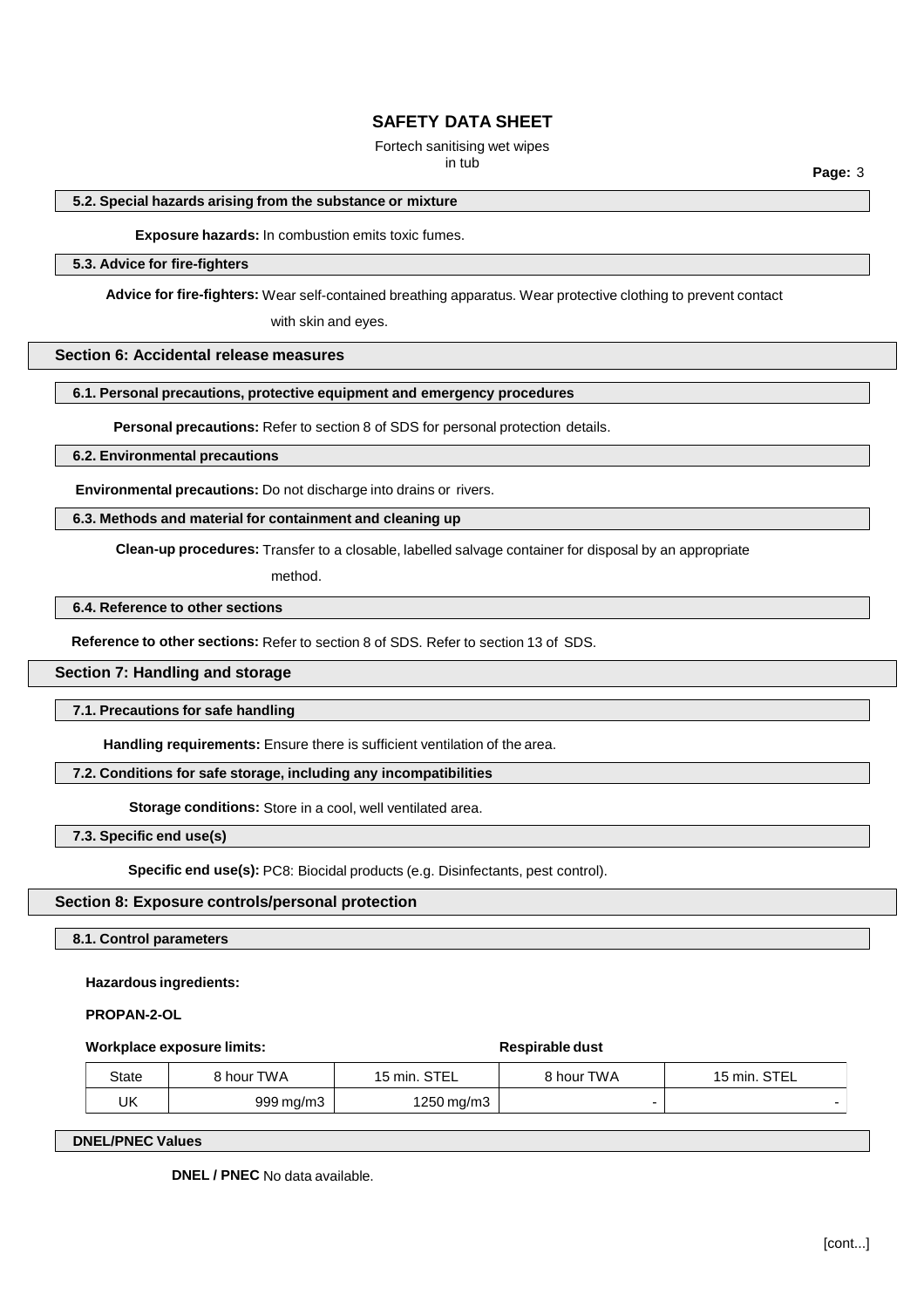# Fortech sanitising wet wipes

in tub **Page:** <sup>4</sup>

# **8.2. Exposure controls**

**Engineering measures:** Ensure there is sufficient ventilation of the area.

**Respiratory protection:** Respiratory protection not required.

**Hand protection:** Personal Protective Equipment, not required under normal use.

**Eye protection:** Eye protection, not required under normal use.

**Skin protection:** Personal Protective Equipment, not required under normal use.

**Environmental:** Refer to specific Member State legislation for requirements under Community

environmental legislation.

# **Section 9: Physical and chemical properties**

## **9.1. Information on basic physical and chemical properties**

**State:** Solid

**Colour:** Various

**Odour:** Characteristic odour

**Evaporation rate:** Not applicable.

**Oxidising:** Non-oxidising (by EC criteria)

**Solubility in water:** Insoluble

**Boiling point/range°C:** No data available.

**Flammability limits %: lower:** Not applicable.

**Flash point°C:** 55 - 60 of liquid

**Autoflammability°C:** Not applicable.

**Relative density:** Not applicable.

**VOC g/l:** Not applicable.

**Melting point/range°C:** Not applicable. **upper:** Not applicable. **Part.coeff. n-octanol/water:** Not applicable. **Vapour pressure:** Not applicable. **pH:** Not applicable.

**9.2. Other information**

**Other information:** In accordance with EU Directive 1272/2008/EC this product will not sustain combustion

and is not regarded as requiring a flammable warning.

# **Section 10: Stability and reactivity**

## **10.1. Reactivity**

**Reactivity:** Stable under recommended transport or storage conditions.

**10.2. Chemical stability**

**Chemical stability:** Stable under normal conditions.

# **10.3. Possibility of hazardous reactions**

**Hazardous reactions:** Hazardous reactions will not occur under normal transport or storage conditions.

Decomposition may occur on exposure to conditions or materials listed below.

## **10.4. Conditions to avoid**

**Conditions to avoid:** Heat.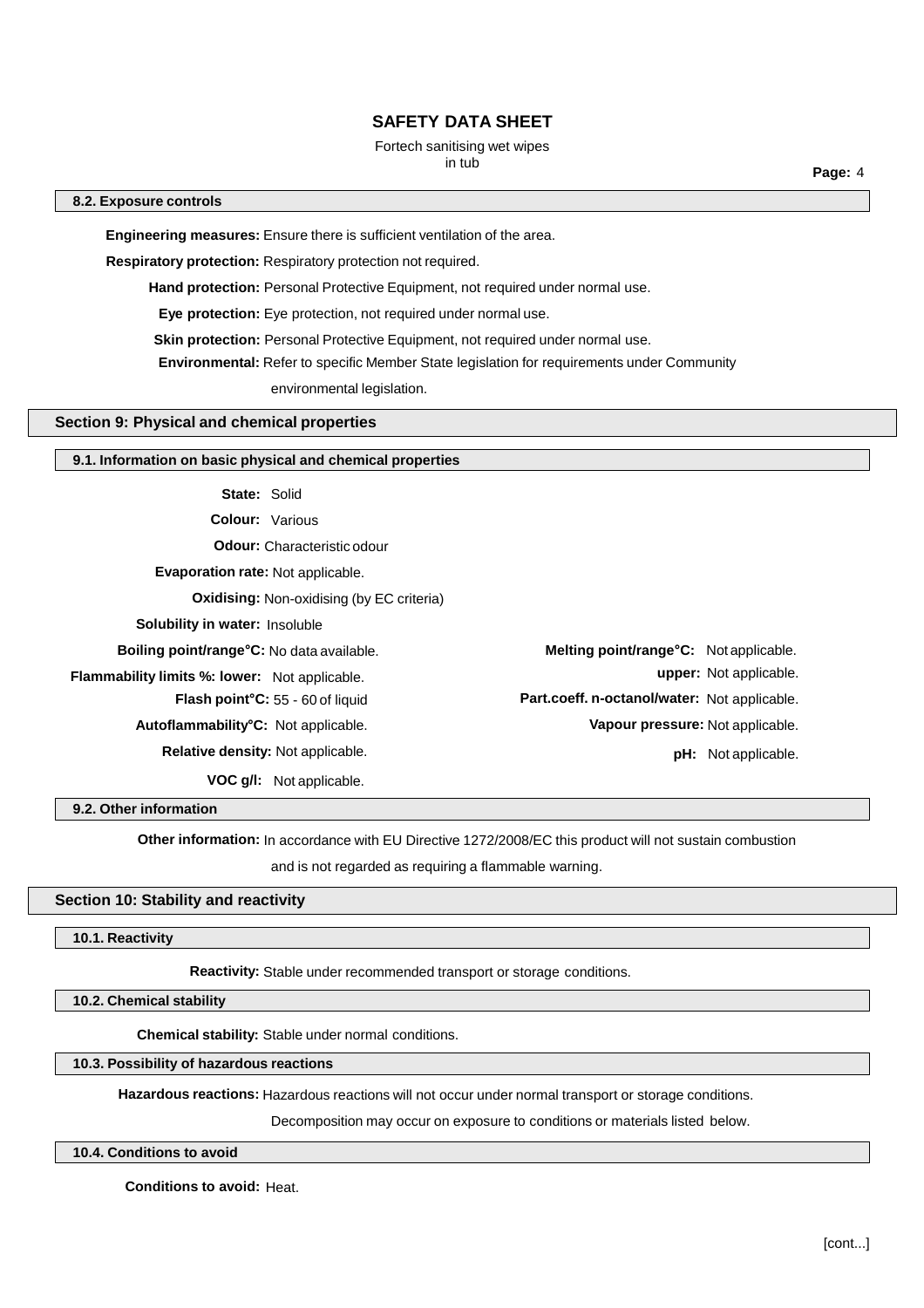# Fortech sanitising wet wipes<br>in tub

in tub **Page:** <sup>5</sup>

## **10.5. Incompatible materials**

**Materials to avoid:** Strong oxidising agents. Strong acids.

# **10.6. Hazardous decomposition products**

**Haz. decomp. products:** In combustion emits toxic fumes.

# **Section 11: Toxicological information**

**11.1. Information on toxicological effects**

## **Hazardous ingredients:**

## **PROPAN-2-OL**

| ORAL<br>___ | <b>MUS</b>      | LD50 | 3600 | mg/kg |
|-------------|-----------------|------|------|-------|
| ORAL        | <b>RAT</b><br>. | LD50 | 5045 | mg/kg |

#### **Relevant hazards for product:**

| 2725<br>Tazary                | oute? | Basis                     |
|-------------------------------|-------|---------------------------|
| Serious eye damage/irritation | JPT   | calculated<br><b>JOHS</b> |

# **Symptoms / routes of exposure**

**Skin contact:** There may be mild irritation at the site of contact.

**Eye contact:** There may be irritation and redness.

**Ingestion:** There may be irritation of the throat.

**Inhalation:** No symptoms.

## **Delayed / immediate effects:** Not applicable.

**Other information:** Not applicable.

## **Section 12: Ecological information**

**12.1. Toxicity**

**Ecotoxicity values:** No data available.

# **12.2. Persistence and degradability**

**Persistence and degradability:** Not biodegradable.

**12.3. Bioaccumulative potential**

**Bioaccumulative potential:** No data available.

**12.4. Mobility in soil**

**Mobility:** Insoluble in water.

# **12.5. Results of PBT and vPvB assessment**

**PBT identification:** This product is not identified as a PBT/vPvB substance.